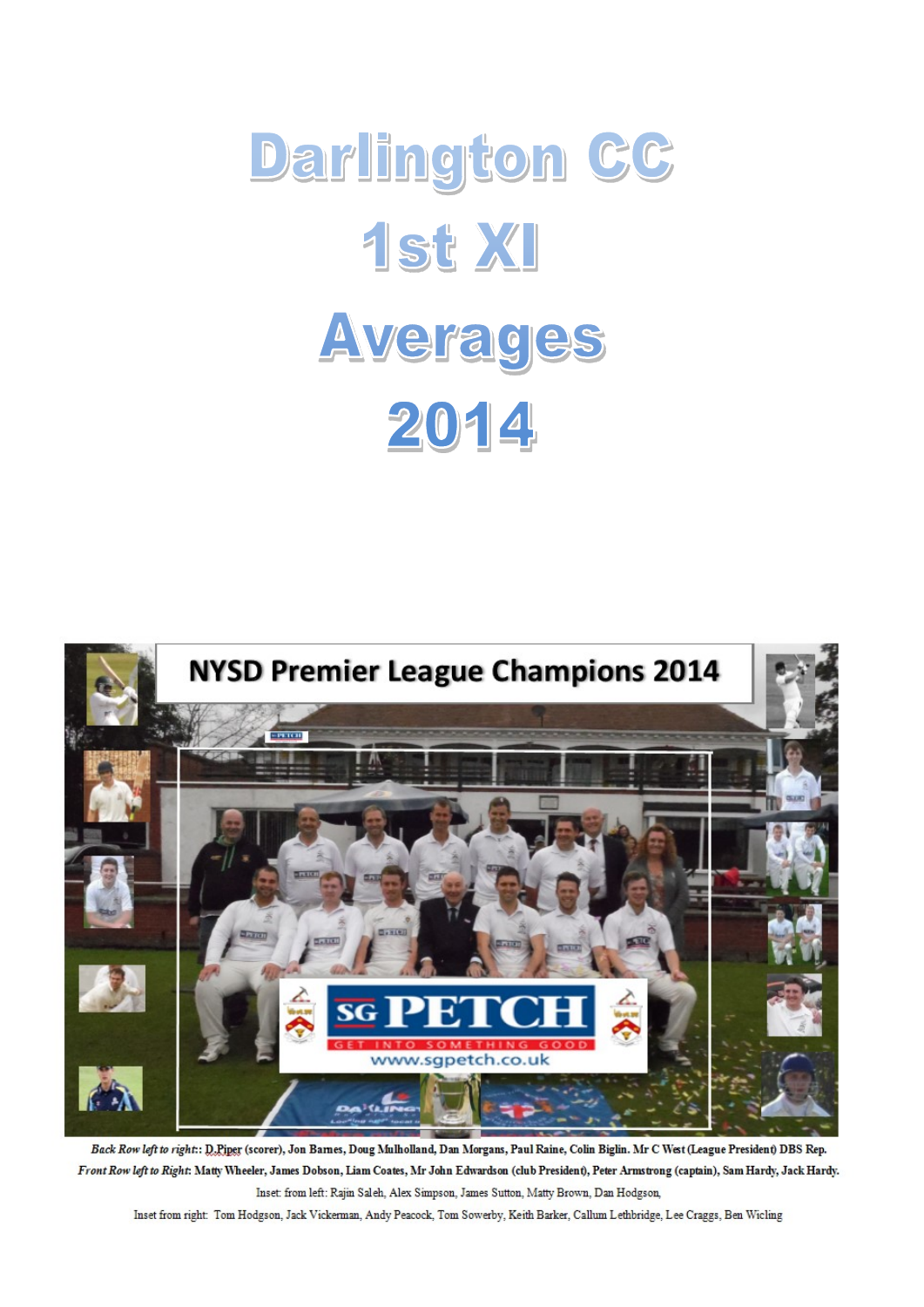### PREMIER LEAGUE BATTING 2014

# 10 INNINGS QUALIFICATION (300 RUNS FOR CLUB AVERAGES)

| <b>Rank</b>    | <b>Player</b>          | <b>Games</b> | <b>Inns</b> | <b>Runs</b> | <b>Not</b><br><b>Outs</b> | High<br><b>Score</b> | Avg   | 50 <sub>s</sub> | 100 <sub>s</sub> | <b>Run Rate</b> |
|----------------|------------------------|--------------|-------------|-------------|---------------------------|----------------------|-------|-----------------|------------------|-----------------|
| $\mathbf{1}$   | Doug Mulholland        | 23           | 17          | 451         | $\overline{7}$            | 65                   | 45.1  | $\mathbf{3}$    | $\bf{0}$         | 71.48           |
| $\overline{2}$ | <b>Liam Coates</b>     | 24           | 22          | 893         | $\overline{2}$            | 127                  | 44.65 | $\overline{7}$  | $\overline{1}$   | 81.53           |
| $\mathbf{3}$   | <b>Rajin Salah</b>     | 18           | 17          | 389         | $\overline{4}$            | $92*$                | 29.92 | $\mathbf{3}$    | $\pmb{0}$        | 46.76           |
| 4              | John Barnes            | 24           | 18          | 290         | 6                         | $47*$                | 24.16 | $\mathbf 0$     | 0                | 64.7            |
| $5\phantom{1}$ | <b>James Dobson</b>    | 21           | 16          | 314         | $\mathbf{3}$              | 53                   | 24.15 | $\mathbf{1}$    | $\bf{0}$         | 56.92           |
| 6              | Daniel Morgans         | 13           | 12          | 156         | 2                         | 38                   | 15.6  | $\mathbf 0$     | 0                | 53.18           |
| 7              | Mathew Brown           | 15           | 11          | 161         | $\boldsymbol{0}$          | 56                   | 14.63 | $\mathbf{1}$    | $\mathbf 0$      | 43.2            |
| 8              | Daniel Hodgson         | 15           | 13          | 148         | $\mathbf{1}$              | 43                   | 12.33 | $\mathbf 0$     | 0                | 44.26           |
| 9              | <b>Matthew Wheeler</b> | 18           | 11          | 101         | $\overline{2}$            | 20                   | 11.22 | $\mathbf 0$     | $\mathbf 0$      | 101.61          |

### ALSO BATTED

| Rank             | Player                | Games          | Inns         | <b>Runs</b>    | <b>Not Outs</b>  | <b>High Score</b> | Avg   | <b>50s</b>   | 100s      | <b>Run Rate</b> |
|------------------|-----------------------|----------------|--------------|----------------|------------------|-------------------|-------|--------------|-----------|-----------------|
| 4                | Colin Biglin          | 10             | 7            | 86             | 4                | $35*$             | 28.66 | $\pmb{0}$    | 0         | 59.15           |
| $\overline{7}$   | Alex Simpson          | 12             | 9            | 138            | 2                | 51                | 19.71 | $\mathbf{1}$ | $\pmb{0}$ | 58.36           |
| 8                | Peter Armstrong       | 23             | 7            | 17             | 6                | $6*$              | 17    | $\pmb{0}$    | 0         | 40              |
| $\boldsymbol{9}$ | <b>Ben Wicling</b>    | $10\,$         | 8            | 132            | $\boldsymbol{0}$ | 62                | 16.5  | $\mathbf{1}$ | 0         | 41.5            |
| 12               | Tom Hodgson           | $\overline{2}$ | $\mathbf 2$  | 26             | $\boldsymbol{0}$ | 20                | 13    | $\pmb{0}$    | $\pmb{0}$ |                 |
| 14               | James Sutton          | 3              | 3            | 35             | $\boldsymbol{0}$ | 27                | 11.66 | 0            | 0         | 39.77           |
| 16               | Sam Hardy             | 10             | 5            | 31             | $\mathbf 1$      | 26                | 7.75  | $\pmb{0}$    | 0         | 43.66           |
| 17               | Callum Lethbridge     | 4              | 3            | 19             | $\pmb{0}$        | 12                | 6.33  | $\pmb{0}$    | $\pmb{0}$ | 79.16           |
| 18               | <b>Andrew Peacock</b> | $\overline{2}$ | $\mathbf{1}$ | $\overline{2}$ | $\pmb{0}$        | $\overline{2}$    | 2     | $\pmb{0}$    | $\pmb{0}$ |                 |
| 19               | Paul Raine            | $\mathbf{1}$   | $\mathbf 0$  | $\mathbf 0$    | $\mathbf 0$      | $\ast$            |       | 0            | 0         |                 |
| 20               | Tom Sowerby           | $\mathbf{1}$   | $\mathbf{1}$ | $\mathbf{1}$   | $\mathbf{1}$     | $1*$              |       | $\pmb{0}$    | 0         | 25              |
| 21               | Jack Hardy            | $\mathbf{1}$   | $\mathbf{1}$ | 14             | $\mathbf 1$      | $14*$             |       | $\mathbf 0$  | $\pmb{0}$ | 56              |
| 22               | Keith Barker          | 1              | $\mathbf 0$  | $\mathbf 0$    | $\boldsymbol{0}$ | $\ast$            |       | 0            | $\pmb{0}$ |                 |
| 23               | Lee Craggs            | 9              | $\pmb{0}$    | $\pmb{0}$      | $\pmb{0}$        | $\ast$            |       | 0            | 0         |                 |
| 24               | Jack Vickerman        | 1              | $\mathbf 0$  | $\mathsf 0$    | $\pmb{0}$        | $\star$           |       | 0            | 0         |                 |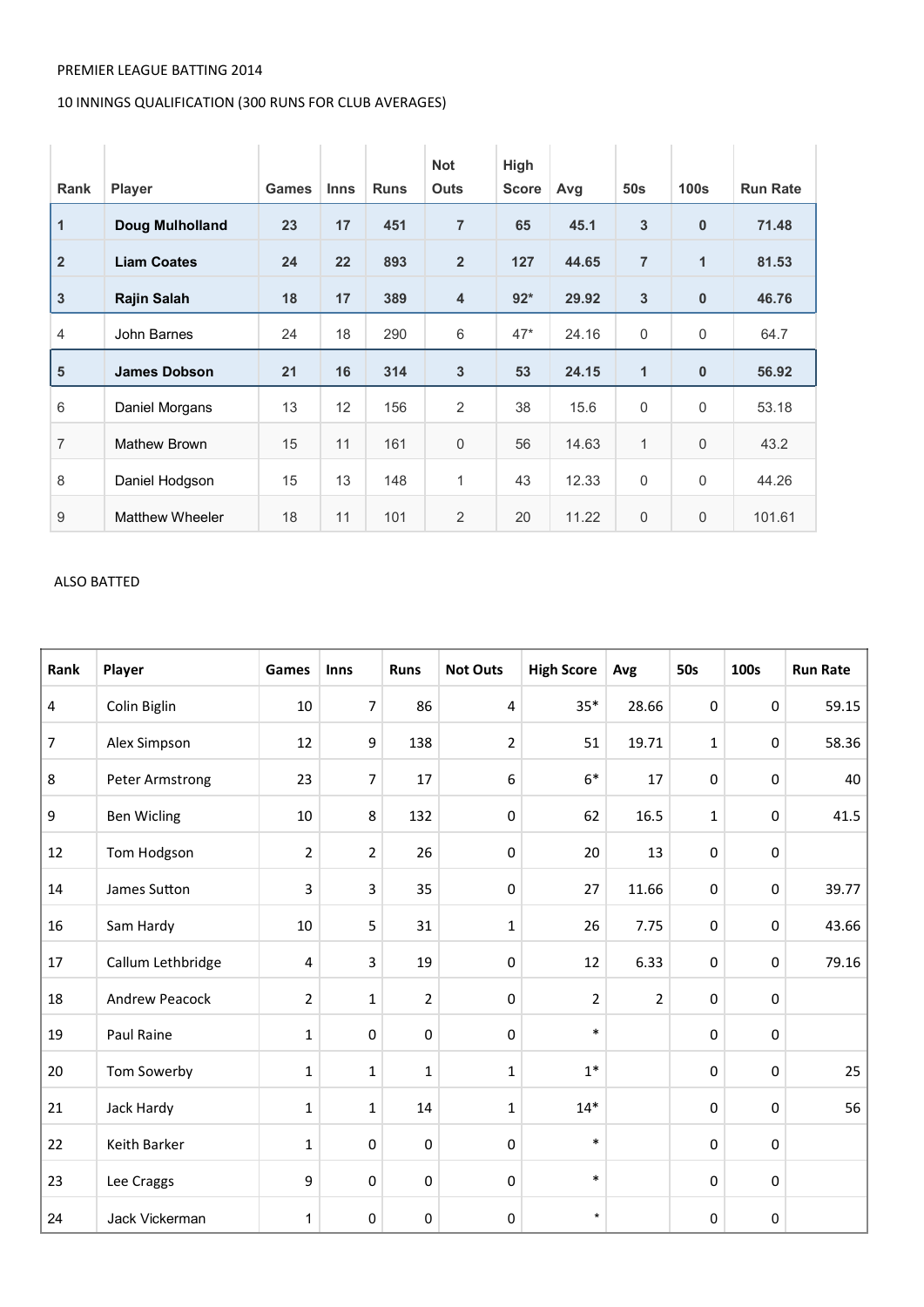## 1ST TEAM PREMIER LEAGUE BOWLING AVERAGES

## 30 WICKET QUALIFICATION

| Rank         | Name         | Overs | <b>MDN</b> | Runs | <b>Wickets</b> | <b>Best</b><br><b>Bowling</b> | 5WKT           | <b>ECON</b> | <b>Strike</b><br>Rate | Average | Per-<br>centage<br>Team<br>Wicket |
|--------------|--------------|-------|------------|------|----------------|-------------------------------|----------------|-------------|-----------------------|---------|-----------------------------------|
| $\mathbf{1}$ | John Barnes  | 369.3 | 169        | 638  | 77             | 8/9                           | 4              | 1.72        | 28.79                 | 8.28    | 38.69                             |
| 2            | Liam Coates  | 190.2 | 40         | 567  | 40             | 8/36                          | $\overline{2}$ | 2.97        | 28.55                 | 14.17   | 27.4                              |
| 3            | Doug Mulhol- | 201   | 35         | 731  | 35             | 5/19                          | $\mathbf{1}$   | 3.63        | 34.45                 | 20.88   | 19.66                             |

## ALSO BOWLED IN THE LEAGUE GAMES

|                     |              |            |             |            |             | 5 Wicket |             |             |             | $\%$        |
|---------------------|--------------|------------|-------------|------------|-------------|----------|-------------|-------------|-------------|-------------|
| <b>Name</b>         | <b>Overs</b> | <b>MDN</b> | <b>Runs</b> | <b>WKT</b> | <b>BEST</b> | Haul     | <b>ECON</b> | <b>S.R.</b> | <b>AVGE</b> | <b>TEAM</b> |
| Jack Vickerman      | 2.3          | 1          | 12          | 3          | 3/12        | 0        | 4.8         | 5.0         | 4.0         | 30.0        |
| Paul Raine          | 5            | 0          | 30          | 2          | 2/30        | 0        | 6.0         | 15.0        | 15.0        | 50.0        |
| <b>Mathew Brown</b> | 31.5         | 3          | 161         | 9          | 3/36        | 0        | 5.06        | 21.2        | 17.88       | 14.52       |
| Peter Armstrong     | 164.5        | 27         | 601         | 26         | 5/56        | 1        | 3.64        | 38.0<br>5   | 23.11       | 16.35       |

| <b>NYSD PREMIER</b>      | p  | wbf                     | wbs            | wd8            | t           | wd6            | wd<br>5        | Id4            | Id <sub>2</sub> | Id <sub>0</sub>         | Ibf                     | Ibs            | nr             | <b>BatP</b> | <b>Bowl</b><br>P | Pe<br>n      | <b>Pts</b> |
|--------------------------|----|-------------------------|----------------|----------------|-------------|----------------|----------------|----------------|-----------------|-------------------------|-------------------------|----------------|----------------|-------------|------------------|--------------|------------|
| <b>Darlington CC</b>     | 26 | $\overline{7}$          | 8              | $\overline{2}$ | $\Omega$    | 3              | $\mathbf{0}$   | 0              | $\mathbf{0}$    | $\Omega$                | $\overline{2}$          | 0              | 4              | 26          | 27               | $\mathbf{0}$ | 446        |
| Richmondshire CC         | 26 | $\overline{\mathbf{4}}$ | 10             | $\mathbf{1}$   | $\mathbf 0$ | 3              | $\mathbf{1}$   | 0              | $\mathbf{1}$    | $\mathbf 0$             | $\mathbf{1}$            | 0              | 5              | 31          | 22               | $\mathbf 0$  | 416        |
| Stokesley CC             | 26 | $\overline{7}$          | 6              | $\overline{2}$ | $\mathbf 0$ | 1              | $\pmb{0}$      | 0              | 0               | $\mathbf 0$             | 3                       | $\overline{2}$ | 5              | 23          | 29               | 0            | 399        |
| Great Ayton CC           | 26 | $\overline{\mathbf{4}}$ | 8              | $\mathbf{1}$   | $\mathbf 0$ | 1              | 1              | 0              | 0               | $\mathbf 0$             | 3                       | $\mathbf{1}$   | $\overline{7}$ | 19          | 21               | 24           | 337        |
| <b>Barnard Castle CC</b> | 26 | $\overline{\mathbf{4}}$ | 6              | 0              | $\mathbf 0$ | $\overline{2}$ | 1              | $\mathbf{1}$   | 0               | 0                       | 5                       | 1              | 6              | 28          | 23               | 0            | 328        |
| Guisborough CC           | 26 | $\mathbf 0$             | 9              | $\mathbf{1}$   | $\mathbf 0$ | $\mathbf 0$    | 1              | 1              | 1               | 1                       | 5                       | 1              | 6              | 44          | 33               | 0            | 312        |
| Hartlepool CC            | 26 | $\overline{2}$          | 5              | 0              | $\mathbf 0$ | 1              | $\mathbf 0$    | 3              | 0               | $\overline{2}$          | 3                       | 5              | 5              | 39          | 44               | $\mathbf 0$  | 281        |
| Marton CC, Yorks         | 26 | $\overline{\mathbf{4}}$ | $\overline{2}$ | $\mathbf 0$    | $\mathbf 0$ | $\overline{2}$ | $\mathbf 0$    | $\mathbf{1}$   | 3               | 0                       | 8                       | $\mathbf{1}$   | 5              | 49          | 34               | 0            | 275        |
| Seaton Carew CC          | 26 | $\overline{2}$          | $\overline{2}$ | $\overline{2}$ | $\mathbf 0$ | 1              | $\mathbf{1}$   | $\mathbf{1}$   | $\mathbf{1}$    | 0                       | $\overline{7}$          | 3              | 6              | 54          | 51               | $\mathbf 0$  | 264        |
| Redcar CC                | 26 | $\mathbf 0$             | 3              | $\overline{2}$ | $\mathbf 0$ | $\overline{2}$ | $\overline{2}$ | 0              | 3               | $\overline{2}$          | $\overline{\mathbf{4}}$ | $\overline{4}$ | 4              | 53          | 62               | 0            | 243        |
| Middlesbrough CC         | 26 | $\overline{2}$          | $\overline{2}$ | 1              | $\mathbf 0$ | 0              | $\mathbf 0$    | $\mathbf{1}$   | $\overline{2}$  | 1                       | 5                       | 5              | $\overline{7}$ | 40          | 53               | $\mathbf 0$  | 241        |
| Marske CC                | 26 | $\mathbf 0$             | 3              | 0              | $\mathbf 0$ | 0              | 1              | 2              | 3               | $\overline{\mathbf{4}}$ | $\overline{\mathbf{4}}$ | 4              | 5              | 50          | 58               | 0            | 217        |
| Saltburn CC              | 26 | $\overline{1}$          | 0              | 1              | $\mathbf 0$ | 1              | 3              | $\overline{1}$ | $\overline{2}$  | 1                       | $\overline{7}$          | 4              | 5              | 44          | 64               | 1            | 199        |
| Sedgefield CC            | 26 | $\mathbf 1$             | 0              | 0              | $\pmb{0}$   | 1              | 1              | $\mathbf{1}$   | $\overline{2}$  | $\overline{2}$          | $\overline{7}$          | $\overline{7}$ | 4              | 46          | 49               | 32           | 131        |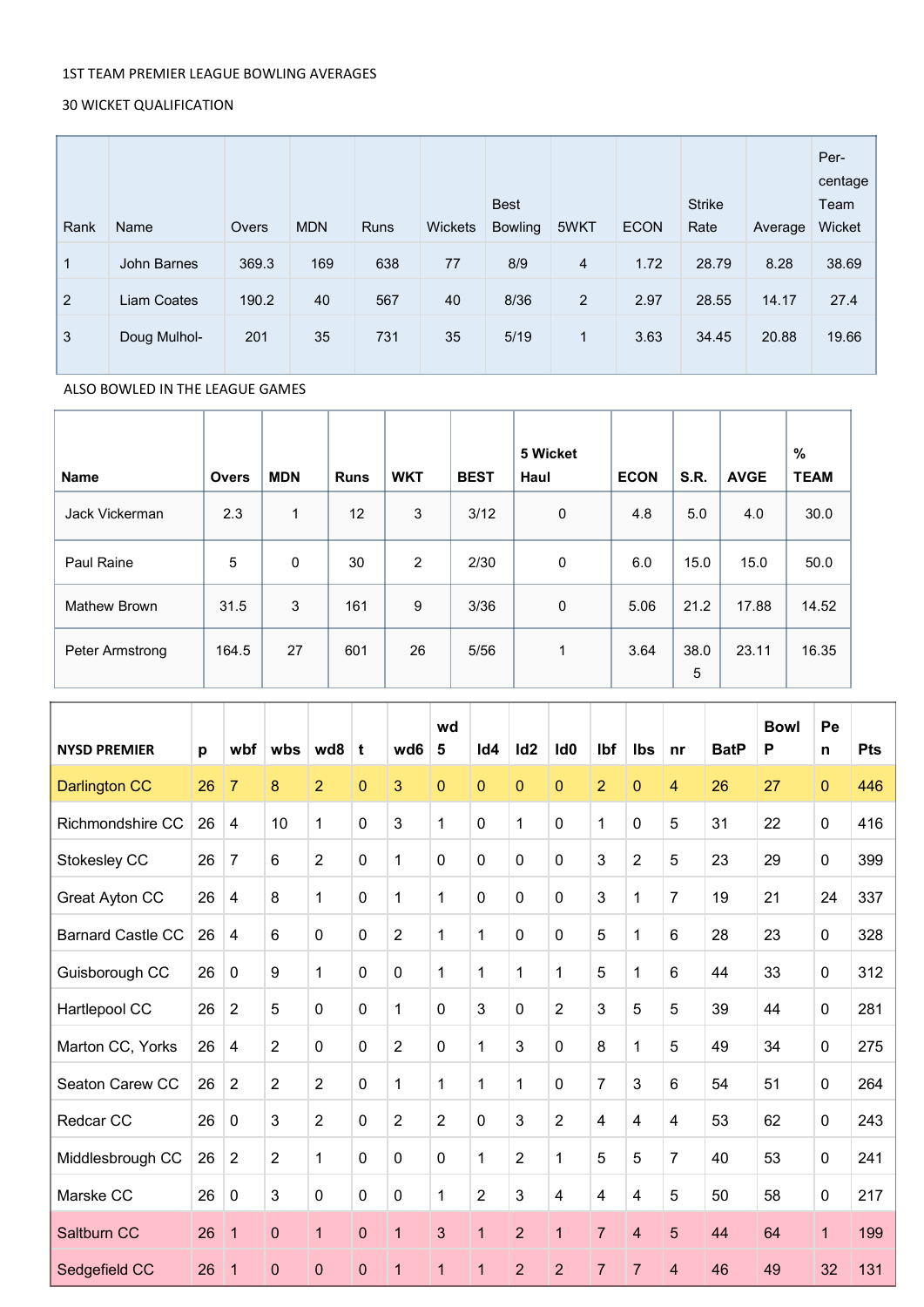#### PREMIER LEAGUE WICKET KEEPING

| Rank           | <b>Name</b>           | <b>Wicket Keeping</b><br><b>Catches</b> | <b>Stumpings</b> | <b>Total Wicket</b><br><b>Keeping</b><br><b>Wickets</b> | <b>Fielding Catches</b> | <b>Run Outs</b> | <b>Total Fielding</b><br><b>Wickets</b> |
|----------------|-----------------------|-----------------------------------------|------------------|---------------------------------------------------------|-------------------------|-----------------|-----------------------------------------|
| $\mathbf{1}$   | James Dobson          | 21                                      | 5                | 26                                                      |                         | $\overline{0}$  | $\mathbf{1}$                            |
| $\overline{2}$ | <b>Daniel Hodgson</b> | 10                                      | 3                | 13                                                      | 7                       | $\mathbf{0}$    | $\overline{7}$                          |

### PREMIER LEAGUE FIELDING

|                |                        |                |          |                | <b>FC</b>      | RO.          | <b>TOTAL</b>   |
|----------------|------------------------|----------------|----------|----------------|----------------|--------------|----------------|
| <b>11</b>      | <b>Liam Coates</b>     | $\overline{0}$ | $\Omega$ | $\Omega$       | 8              | 3            | 11             |
| 5              | <b>Peter Armstrong</b> | $\overline{0}$ | $\Omega$ | $\Omega$       | 9              | $\Omega$     | 9              |
| $\overline{3}$ | <b>Doug Mulholland</b> | $\mathbf{0}$   | $\Omega$ | $\Omega$       | $\overline{7}$ | $\mathbf{1}$ | 8              |
| 6              | <b>Rajin Salah</b>     | $\overline{0}$ | $\Omega$ | $\Omega$       | 8              | $\Omega$     | 8              |
| $\overline{8}$ | <b>Matthew Wheeler</b> | $\overline{0}$ | $\Omega$ | $\Omega$       | $\overline{7}$ | $\Omega$     | $\overline{7}$ |
| $\overline{4}$ | <b>James Sutton</b>    | $\overline{0}$ | $\Omega$ | $\Omega$       | 5              | $\Omega$     | 5              |
| $\overline{7}$ | <b>Ben Wicling</b>     | $\mathbf{0}$   | $\Omega$ | $\Omega$       | 3              | $\Omega$     | 3              |
| $\overline{9}$ | <b>Daniel Morgans</b>  | $\Omega$       | $\Omega$ | $\Omega$       | 3              | $\Omega$     | 3              |
| <b>12</b>      | <b>Lee Craggs</b>      | $\overline{0}$ | $\Omega$ | $\Omega$       | 3              | $\Omega$     | 3              |
| 13             | <b>John Barnes</b>     | $\overline{0}$ | $\Omega$ | $\Omega$       | $\overline{3}$ | $\Omega$     | 3              |
| 15             | <b>Mathew Brown</b>    | $\overline{0}$ | $\Omega$ | $\overline{0}$ | 3              | $\Omega$     | 3              |
| 10             | <b>Alex Simpson</b>    | $\Omega$       | $\Omega$ | $\Omega$       | $\mathbf{1}$   | $\Omega$     | $\mathbf{1}$   |
| 14             | Sam Hardy              | $\overline{0}$ | $\Omega$ | $\Omega$       | 1              | $\Omega$     |                |

# CUP MATCHES FIELDING RECORDS 2014

| Rank             | <b>Name</b>            | <b>WK CT</b> | <b>ST</b> | <b>TOTAL</b> | <b>Fielding Catches</b> | <b>Run Outs</b> | <b>TOTAL</b>   |
|------------------|------------------------|--------------|-----------|--------------|-------------------------|-----------------|----------------|
| $\mathbf{1}$     | Liam Coates            |              |           |              | 6                       | 0               | 6              |
| $\overline{2}$   | Rajin Salah            |              |           |              | 4                       | 1               | 5              |
| 3                | James Sutton           |              |           |              | $\overline{2}$          | 0               | $\overline{2}$ |
| 4                | Andrew Peacock         |              |           |              | $\overline{2}$          | $\Omega$        | $\overline{2}$ |
| 5                | Callum Lethbridge      |              |           |              | $\overline{2}$          | 0               | 2              |
| 6                | Oliver King            |              |           |              | 1                       | 0               |                |
| 7                | <b>Andrew Sturgeon</b> | $\mathbf{2}$ | ${\bf 5}$ | 7            | 1                       | 1               | $\overline{2}$ |
| 8                | Lee Craggs             |              |           |              | 1                       | $\Omega$        |                |
| $\boldsymbol{9}$ | Daniel Baldwin         |              |           |              | 1                       | 0               |                |
| 10               | Sam Hardy              |              |           |              | 1                       | 0               |                |
| 11               | Mathew Brown           |              |           |              | $\mathbf 1$             | 0               |                |
| 12               | Peter Armstrong        |              |           |              | 1                       | 0               |                |